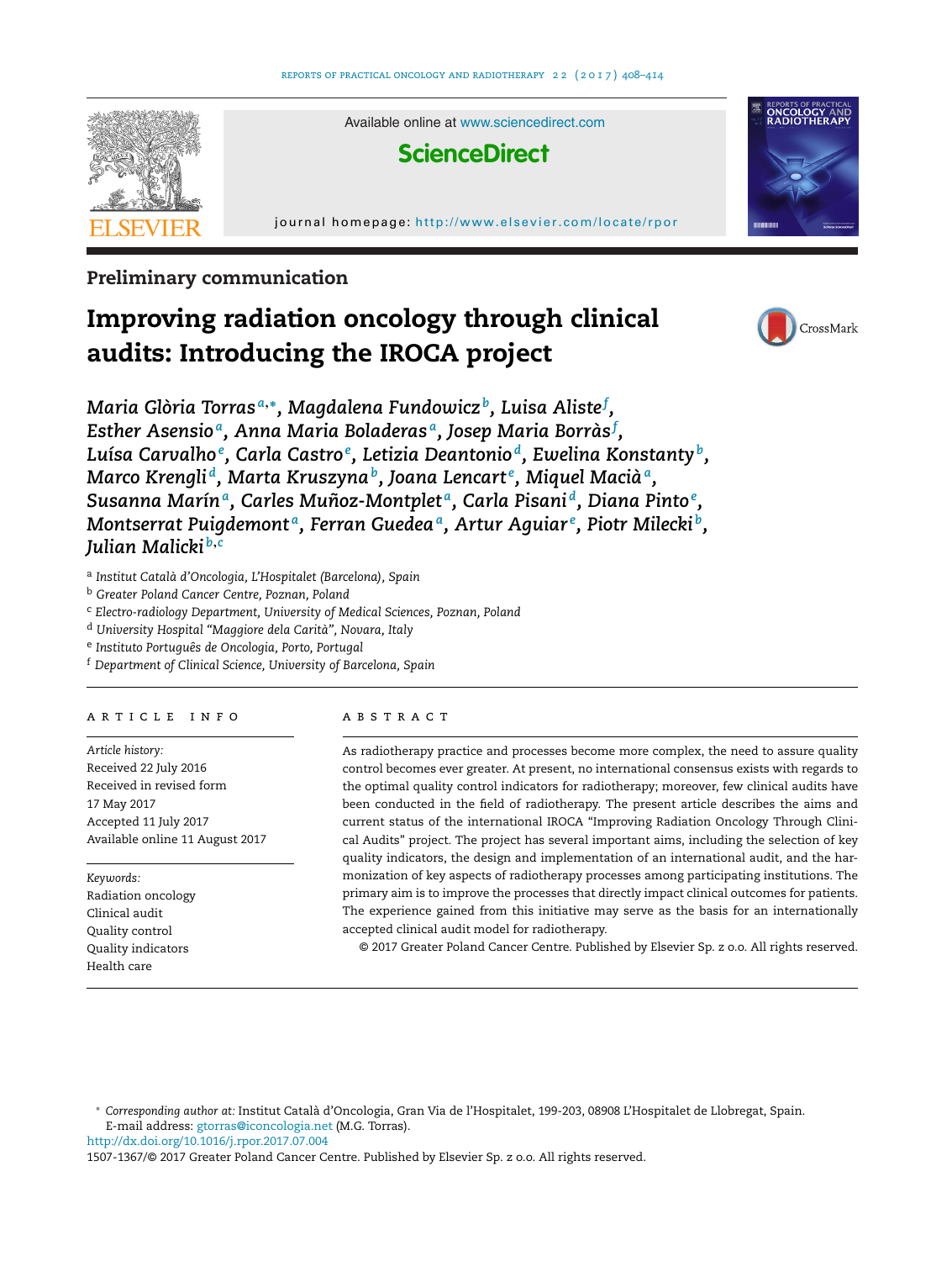# **1. Background**

In recent decades, the effectiveness of radiotherapy has increased considerably due to the advent of ever more powerful, more precise technologies, such as intensity-modulated radiotherapy (IMRT). The use of more sophisticated technologies has also increased the complexity of radiotherapy delivery. As a result, every step in the radiotherapy process has become more demanding and multifaceted, requiring strict attention to detail to assure that the high doses of radiation are delivered precisely to the treatment target. To ensure the quality of radiotherapy delivery and treatment, it is essential to monitor the process carefully and systematically, with routine and frequent checks and assessments. However, the development and implementation of quality control measures have not kept pace with the remarkable technological advances achieved in recent years. $1-4$ 

A common approach to quality control in cancer care involves the use of quality indicators. Ideally—given the wide variety of processes and techniques involved in treating different types of cancer—these indicators should be specifically designed (or adapted to) each tumour type. In this sense, the availability of a set of internationally recognized and standardized indicators to permit international comparisons among radiotherapy centres would be highly desirable. Yet experience in this area remains limited, with no consensus with regard to the optimal indicators for radiotherapy. $3$  [In](#page-5-0)deed, although several different groups $3-7$  have attempted to identify a core group of quality indicators for radiotherapy, no widely-accepted or internationally-recognized core set of indicators is available at present.

While quality indicators are important to ensuring quality control, to be of any real value these indicators must be applied to actual clinical practice—preferably by external evaluators. This process, known as a clinical audit, provides an opportunity to conduct an in-depth analysis of the procedures and processes governing patient care. To date, such clinical audits have been used only sparingly in radiotherapy, $2,3,8$  although measures to increase their use have been taken, including a European Union directive requiring their use[.4](#page-5-0)

Interest in developing and implementing a system of quality standards in radiotherapy has increased greatly in recent  $years.<sup>9-12</sup> Nevertheless, only a limited number of clinical$ audits, including one by our group, $2$  have been conducted to date. $2,13-15$  It is in this context that the multi-institutional, international IROCA (*Improving quality in Radiation Oncology through Clinical Audits*; [www.iroca.eu](http://www.iroca.eu/)) project was born. The aim of this project is to compare radiotherapy processes among participating institutions [the Wielkopolskie Centrum Onkologii (WCO) in Poznan, Poland; the Institut Català d'Oncologia (ICO) in L'Hospitalet (Barcelona), Spain; the Instituto Português de Oncologia (IPO) in Porto, Portugal; and the Università degli Studi del Piemonte Orientale (UNIUPO) in Novara, Italy] using a core set of quality indicators. To our knowledge, this is the first project of its kind and scope.

In the present paper, we provide an overview of this international project, which involves the design and implementation of a clinical audit to assess adherence to a set of core quality indicators to evaluate departmental/institutional structure, radiotherapy processes and procedures, and clinical outcomes among the five participating institutions. The overall aim of the project is to improve quality and safety in radiation oncology by promoting adherence to quality indicators and by harmonizing radiotherapy processes among the participating institutions. Ultimately, the main objective is to improve clinical outcomes for patients. The approach used in this project to harmonize radiotherapy processes among different institutions may serve to promote a greater use of clinical audits in radiotherapy in Europe.

## **2. Methods & discussion**

This study was modelled on two previous studies. The first was performed jointly by the ICO (Catalan Institute of Oncology) and the WCO (Greater Poland Cancer Centre), with results published in [2](#page-5-0)014. $^2$  In that study, which was conducted—in part—to generate more practical experience in quality control, the clinical audit assessed adherence to seven quality indicators for preoperative rectal cancer treatment. This experience was invaluable, both in improving key elements of care at the audited institutions, and in learning about how to develop and conduct a comprehensive clinical audit, a challenging and highly complex task. In addition, in the year 2015, the ICO (Catalonia, Spain) performed an in-house clinical audit among their three radiotherapy centres (in Badalona, L'Hospitalet, and Girona). Results from that study have not yet been published. Nevertheless, the combined experience of these two previous studies has helped to guide us in developing the model described here.

#### *2.1. Organization of the project*

A Steering Committee (SC) consisting of senior members of the IROCA project was formed to guide the development of this project. The IROCA members held a series of meetings to establish the aims and protocol for the study, including selection of the target cancer types for the audit. After a careful review of the literature and based on previous experience, the committee selected the most appropriate quality control indicators for those tumour sites and for general radiotherapy processes. A Technical Committee (TC) was constituted to perform the statistical analysis and to develop the reports. A detailed study protocol, including the questionnaire and all other relevant data, has been developed. The project's key aims are summarized in [Table](#page-2-0) 1.

#### *2.2. Cancer types for evaluation*

Two cancer sites, prostate (ICD-9:185.9 and ICD10: C61.9) and rectal cancer (ICD-9: 154.1; ICD-10: C20.9) were selected for the clinical audit.

These specific cancer types were chosen due to their high incidence rate, $16$  the relevant role of radiotherapy in their treatment, our prior experience, and because all participating institutions treat large numbers of patients for these two cancer types. In the case of rectal cancer, the high incidence and mortality rates associated with this cancer make it an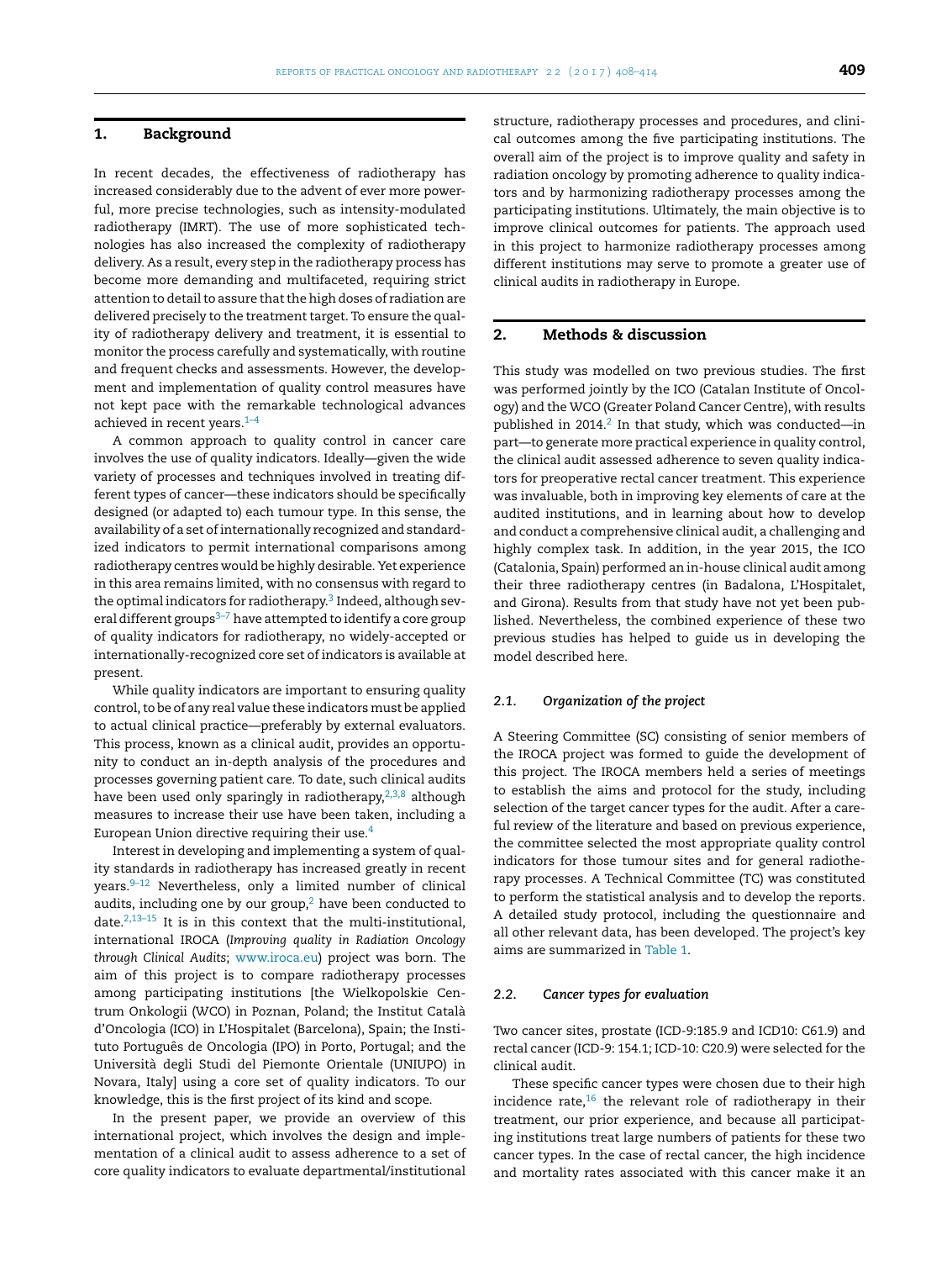## <span id="page-2-0"></span>**Table 1 – Improving clinical outcomes of radiotherapy through step-by step standardization of key elements in clinical practice at participating institutions.**

- 1. Identify key aspects within the radiotherapy process that impact clinical outcomes and treatment efficiency.
- 2. Determine the most relevant indicators to measure these key aspects.
- 3. Design a clinical audit procedure to determine adherence to these indicators at participating institutions.
- 4. Identify the areas amenable to standardization of the following:
	- •treatment approach
	- •treatment planning and execution
	- •reporting the outcomes (results and side effects)
	- •patient comfort
	- •healthcare provider accountability and reliability •efficient use of resources
- 5. Develop a minimum dataset for benchmarking.

ideal candidate for auditing due to the large impact even small improvements in cancer care could have on clinical outcomes.

## *2.3. Target population and sample selection*

Patients diagnosed with either prostate or rectal cancer who underwent curative-intent radiotherapy during the study inclusion period (calendar year 2014). Patients who did not receive neoadjuvant radiotherapy and those with recurrent disease will be excluded. To minimize the risk of bias, patients will be randomly selected as follows: all patients who meet the inclusion criteria will be assigned an identification number; next, a separate register will be created for these eligible patients and a computer program will randomly select 60 clinical cases per tumour site. All patients who meet the inclusion criteria will be included in the audit, with a minimum requirement of 40 patients per tumour site.

# *2.4. Selection of quality indicators, standards and questionnaires*

After a review of the available indicators, including those pro-posed by other authors,<sup>3</sup> those used in our previous study,<sup>[2](#page-5-0)</sup> and the indicators used in the ICO study, we selected a set of clinical indicators applicable to all radiotherapy processes (Table 2), plus indicators specific to prostate and rectal cancer radiotherapy [\(Tables](#page-3-0) 3 and 4).

After selection of the specific indicators, we proceeded to develop three questionnaires, including a general questionnaire, to assess all the variables relevant to the quality indicators to measure overall performance of the radiotherapy process. The aggregate data needed to complete the general questionnaire will be obtained directly from the radiotherapy department and include the following key dimensions:

- 1. Organization (protocols, sessions, tumour boards)
- 2. Radiotherapy equipment
- 3. Work team
- 4. Research (publications, projects, and clinical trials)
- 5. Radiotherapy activity
- 6. Patient experience

# **Table 2 – General indicators.**

- 1. Existence of technical protocols for treatment
- 2. Existence of departmental clinical meetings
- 3. Existence of departmental technical meetings
- 4. Existence of an action protocol in case of unplanned treatment interruptions
- 5. Existence of quality control protocol for treatment-related imaging
- 6. Existence of an informed consent form specific to each cancer type and/or technique
- 7. Existence of a protocol for irradiating patients with ICD/pacemaker (PM)
- 8. Existence of tumour-specific treatment guidelines
- 9. Number of articles published in indexed journals by radiation oncology, physics and radiation biology staff members
- 10. Number of published articles in which either the three first authors or the last author is a member of the team
- 11. Total impact factor of the articles published during the year by staff involved in radiation oncology, physics and radiation biology in which either three first authors or the last author is a member of the team
- 12. Number of projects submitted for funding to national or international bodies/institutions excluding trials financed by pharmaceutical companies
- 13. Number of projects approved for funding to national or international bodies/institutions excluding trials financed by pharmaceutical companies
- 14. Participation in European Union grant
- 15. Leadership of European Union grant
- 16. Number of clinical trials specific to radiation oncology and % of patients included in these trials
- 17. Number of patients included in clinical trials involving radiotherapy treatment and radiatio oncologist is primary investigator
- 18. Existence of patient satisfaction survey
- 19. % of patients who completed satisfaction survey
- 20. Patients treated per year
- 21. Patients treated per accelerator
- 22. Up/down time of the accelerators (according to recommended calculation formula; otherwise, the specific formula should be provided)
- 23. Average number of patients treated per hour per accelerator
- 24. % of reports completed within 2 months of treatment finalization
- 7. Quality of care (safety, efficiency, accessibility, and treatments delays)

The other two questionnaires are specific to the two cancer types (prostate and rectal cancer) and are designed to assess the core indicators for each tumour type. All data (>100 variables) required to complete the questionnaire will be obtained from clinical records.

The key dimensions of these two questionnaires are as follows:

- 1. Diagnostic phase: multidisciplinary tumour board assessment, clinical profile (stage, etc.), diagnostic tests, and treatment delays.
- 2. Treatment phase: treatment planned and performed; radiotherapy dose, fraction and duration (prescribed versus performed); quality of care; adjuvant treatments
- 3. Clinical results and follow up phase: treatment-related side-effects; clinical status (recurrence; mortality);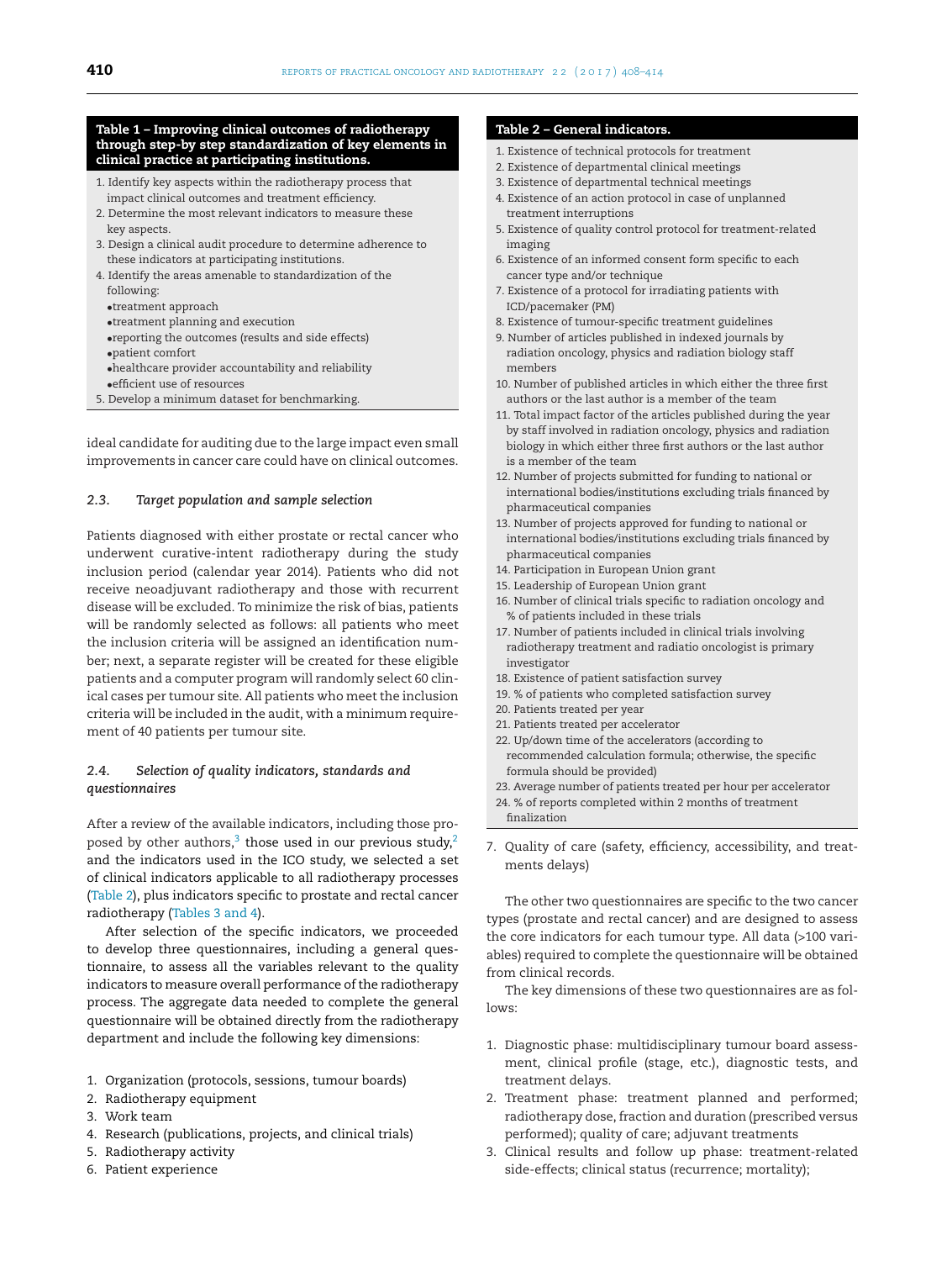#### <span id="page-3-0"></span>**Table 3 – Prostate indicators.**

- 1. % of patients evaluated in the clinical session in the Radiation Oncology (RO) department before treatment
- 2. % of patients with stratification (including PSA, Gleason, TNM)
- 3. % of patients with MRI staging
- 4. % of patients presented to the tumour board
- 5. % of patients with tumour localized with fiducial markers
- 6. % of patients with tumour localized by CBCT
- 7. % of patients with tumour localized by ultrasound
- 8. % of patients who experience an interruption in treatment
- 9. % of patients completing treatment in the prescribed time
- 10. % of high risk patients receiving long-term hormonotherapy
- 11. % of high risk patients receiving boost brachytherapy
- 12. Time elapsed between first visit at RO department and initiation of any type of treatment
- 13. Time elapsed between first visit at RO department and start of radiotherapy (EBRT, BRT)
- 14. Time elapses between CT simulation and start of radiotherapy (EBRT, BRT)
- 15. % of patients treated using new technologies (IMRT)
- 16. % of patients treated using new technologies (VMAT)
- 17. % of patients treated using new technologies (SBRT)
- 18. % of EBRT sessions with imaging controls performed during the treatment (kV, MV, CBCT, MVCT)
- 19. % of patients with rectal mucositis (grade 2 or 3) (less than 6 months)
- 20. % of patients with rectal mucositis (grade 2 or 3) (more than 6 months)
- 21. % of patients with cystitis-urethritis (grade 2 or 3) (less than 6 months)
- 22. % of patients with cystitis-urethritis (grade 2 or 3) (more than 6 months)
- 23. Biochemical survival
- 24. Regular follow-up after the treatment (Yes/No)
- 25. Regular follow-up during the treatment (Yes/No)

The questionnaires were primarily based on those previously used in the aforementioned ICO study (data not published), which in turn were based on the questionnaires used in the Fundowicz study, $2$  and the International Atomic Energy Association (IAEA) QUATRO model. $17$  We elected to use an online questionnaire due to the numerous advantages: minimization of registration data errors, data centralization in a single database accessible to participant centres and located at ICO servers), and centralization of the statistical analyses (ICO), which will be performed with the SPSS statistical software (IBM, NY, USA).

## *2.5. Implementation of the clinical audit*

The pilot study is planned for September, 2016 at the WCO in Poznan, Poland. The pilot audit will serve as a model for future audits once completed. Here, we describe the current plans for the pilot audit, but based on our actual experience, we may need to modify the timing and structure of the official clinical audit (tentatively planned for the 4th quarter of 2016). After the first pilot audit has been completed, a meeting will be held to discuss any issues that have arisen and to correct and/or improve the auditing procedure. This will involve all members of the participating institutions.

## **Table 4 – Rectal indicators.**

- 1. % of patients evaluated in the clinical session in the Radiation Oncology (RO) department before treatment
- 2. % of patients with TNM staging
- 3. % of patients with MRI staging
- 4. % of patients presented to the tumour board
- 5. % of patients with tumour localized with CBCT-IGRT
- 6. % of patients with tumour localized with kV-IGRT
- 7. % of patients completing treatment in the prescribed time
- 8. % of patients receiving concomitant chemotherapy
- 9. % of patients prescribed long course radiotherapy
- 10. % of patients prescribed short course radiotherapy
- 11. % of patients receiving intraoperative radiotherapy (IORT)
- 12. Time elapsed between biopsy and first consultation at RO department
- 13. Time elapsed between first visit at RO department and start of radiotherapy
- 14. Time elapsed between CT simulation and beginning of radiotherapy
- 15. % of patients treated using new technologies (IMRT)
- 16. % of patients treated using new technologies (VMAT)
- 17. % of EBRT sessions with imaging controls performed during the treatment (kV, MV, CBCT, MVCT)
- 18. % of patients with rectitis (grade 2 or 3) (less than 6 months)
- 19. % of patients with rectitis (grade 2 or 3) (more than 6 months)
- 20. % of patients with cystitis-urethritis (grade 2 or 3) (less than 6 months)
- 21. % of patients with cystitis-urethritis (grade 2 or 3) (more than 6 months)
- 22. Overall survival
- 23. Local control
- 24. Regular follow-up after treatment (yes/no)
- 25. Regular follow-up during treatment (yes/no)

#### *2.6. Audit schedule*

A checklist will be created to organize the audit program and to ensure coverage of all relevant topics. The working language of the audit is English. The clinical audit will be performed as follows: a) audit preparation (appointment of auditing team, review of the background information prepared by the institution to be audited, and preparation of the audit program); b) entrance briefing: to introduce the auditors to various staff members and to discuss the methods, objectives and details of the audit; and c) assessment: on-site clinical audit.

#### *2.6.1. Two-day pre-audit training and verifications*

The role of the specialists from the SC is crucial to the successful outcome of the audit. For this reason, before the Local Team (LT) begins to conduct the actual clinical audit, two specialists from the SC team will meet with the LT (i.e., the clinical auditor[s] and local leaders) for 2 days for training and verifications to assure that all procedures are clear and that everything is in place to properly conduct the audit.

Specific tasks during this two-day pre-audit period include:

- Assure access to the database
- Train the LT and verify the forms by reviewing 2 cases (randomly selected from the sample) for each pathology while jointly (i.e., the local auditor and the SC specialists) completing the online questionnaires.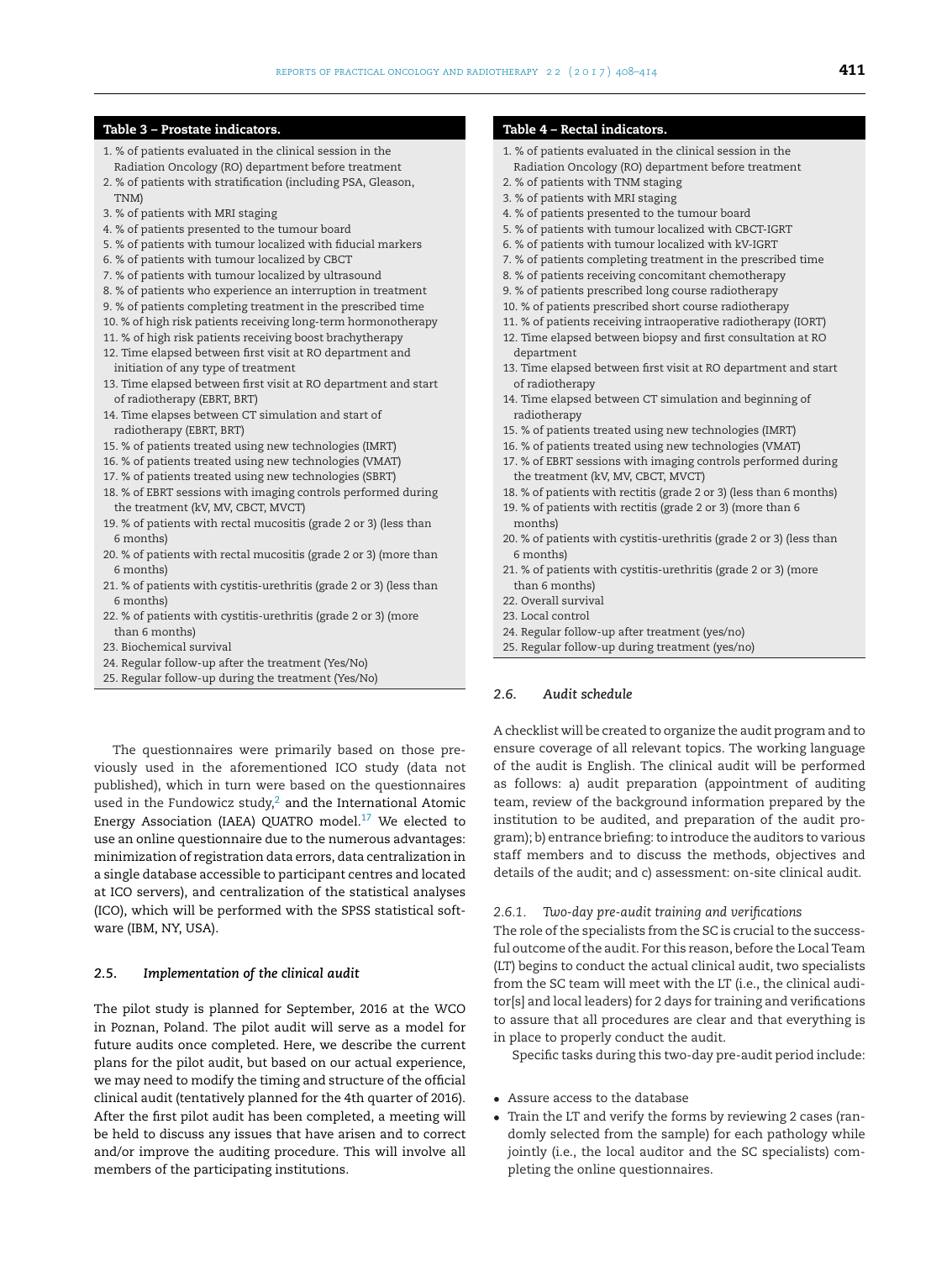• Confirm the accuracy of the data reported on the general questionnaire (which contains details about the centre and procedures). This questionnaire will be sent to the audited centre well in advance of the audit.

During this two-day period, in addition to the aforementioned training and verifications, the SC team will interview staff members from the institution about work practices and approaches, inspect the facilities, and review all procedures and relevant documentation (including the treatment records of rectal and prostate cancer patients included in the study). In addition, the auditors will directly observe the practical implementation of working procedures during the audit, including as many aspects of the patient treatment process (initial patient examination, diagnosis, evaluation, staging, treatment planning and delivery, and follow up) as feasible.

The medical records are to be reviewed by an 'external team' (i.e., not dependent on the departmental heads) to assure a bias-free ("neutral") assessment of the data collected. The audit teams will consist of at least one auditor, who should be a nurse (or other qualified health care professional) specialized in health information management with >two years of experience in clinical reviews (ISO or similar). It is strongly recommended that the audit not be performed by a radiation oncologist or medical physicist from the audited departments.

#### *2.6.2. Clinical audit*

After the two-day training and verification period, the local team will carry out the clinical audit during which the auditor(s) will review 40 randomly-selected cases per pathology and complete a relevant questionnaire. Based on our previous experience, we estimate that the time required to perform the audit will be approximately 20–30min per case. For this reason, the local auditor(s) will need at least 2 weeks to audit all 80 cases.

After the data collection has been completed, the TC will carry out a quality control analysis on the data and then conduct the statistical analysis. Once this has been performed, an exit briefing will be organized to provide the host institution with preliminary feedback.

The estimated duration of the entire process, including review of clinical records and statistical analysis, is approximately 45 days, as follows: 15 days to review the medical records and 30 days for quality control of the data, statistical analysis, and preparation of initial results. Technical support (video conference) will be available during this phase should any doubts arise.

# *2.7. Expected results and study limitations*

The IROCA project was created to promote quality and efficacy in radiotherapy. The project will compare radiotherapy processes among the member institutions using a core set of quality indicators selected by consensus among the participating institutions. The main aim of this study is to determine institutional adherence to the consensus standards jointly established by the project members in accordance with the best available evidence, and to compare adherence to these standards across the various institutions to identify best practices. Our broader aims are to develop a clinical audit model

for radiotherapy that can be easily adopted by other centres around the world, thus expanding the use of clinical audits to improve the quality of care. To our knowledge, this is the first project of its kind and scope.

There can be little doubt about the importance of quality control in any area of medicine. However, in the area of radiotherapy, already considered among the safest areas, the use of high-dose ionizing radiation is important to monitor quality because of the risk of patient harm. $18$  Moreover, modern radiotherapy requires numerous procedures and processes involving a large number of health care professionals, including radiation oncologists, medical physicists, other physicians, nurses and technologists. As a result, quality control is essential to guarantee optimal quality throughout this complex process.

The importance of performing a clinical audit to ensure adherence to treatment protocols in medical care cannot be understated, $19$  and this is especially true in radiotherapy, in which even small deviations from standards can have a large negative impact on treatment quality and outcomes. The benefits of using quality indicators to assess adherence to clinical protocols was recently demonstrated by Cheng et al.<sup>9</sup> Those authors evaluated 10 quality indicators to measure the quality of care in 1378 breast cancer patients. They found that most patients received good care (defined as reasonably good adherence to the quality indicators); however, they also found that 100% adherence to the entire set of quality indicators was significantly associated with better overall survival. This finding underscores the crucial importance of strict adherence to established clinical protocols; moreover, this result also demonstrates the value of performing a clinical audit to assess compliance: without a clinical audit, it is not possible to assess adherence. As the authors of that study conclude, "100% adherence to evidence supported quality-of-care indicators is associated with better survival rates and should be a priority for practitioners".

In recent years, there has been a surge in interest in quality control in radiotherapy. As Donaldson et al. $^{12}$  recently wrote, all health care practitioners share the goal of conducting "best practice" medicine but the obstacles to doing so are enormous given the vast amount of quality standards, guidelines, recommendations, and indicators currently available. For these reasons, Donaldson and colleagues argue that we need to identify the essential dimensions of quality. However, it can be challenging to select the appropriate indicators of quality, particularly given the wide range of procedures, processes and techniques in radiotherapy; moreover, treatment varies widely depending on the cancer type and location. Consequently, it is not possible to evaluate, for example, prostate cancer and rectal cancer, in exactly the same way. In other words, specific indicators are necessary, which is what we are attempting to develop with the IROCA project.

At the time of drafting this manuscript, we have not yet begun the IROCA pilot study; however, we believe that the groundwork laid thus far will be immensely valuable, not only for the current project but also for future clinical audits to be performed by other institutions. Importantly, in line with the study aims, we have developed detailed questionnaires that evaluate most (if not all) of the key aspects within the radiotherapy process that impact clinical outcomes and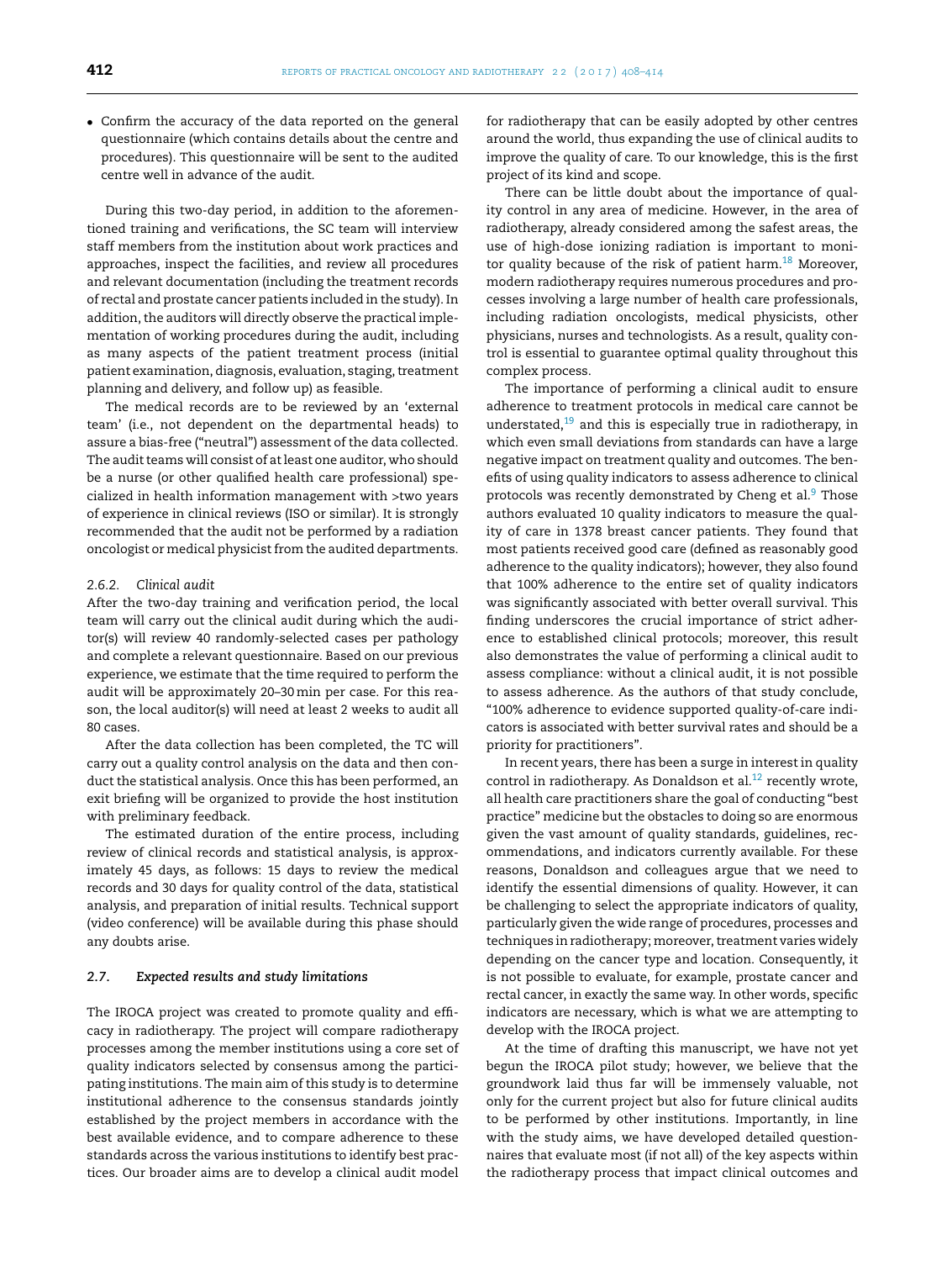<span id="page-5-0"></span>treatment efficiency. In addition, we have identified and selected (by expert group consensus) the most relevant indicators to measure these key aspects. The selection of quality indicators in radiotherapy has been keenly debated in recent years.<sup>3,20</sup> In prostate radiotherapy, several groups have developed quality indicators<sup>6–8</sup> although it should be noted that many of these indicators have not yet been validated.

# **3. Conclusions**

Although identification and selection of the most relevant quality indicators is essential, the design and implementation of the clinical audit is equally if not more important. Our experience with the previous audit has demonstrated the importance of establishing well-defined procedures for the clinical audit. In addition, we have learned that the selection and components of the audit team are critical to guarantee an unbiased audit. When this audit is completed, members of our group will have completed three separate radiotherapy audits: 1) the initial WCO/ICO audit<sup>2</sup>, 2) the local audit performed by the ICO at its three centres, and 3) this multinational, multicentre audit involving five cancer care centres across Europe from Portugal to Poland. The experience gained in this project will provide knowledge that will be transferrable to other centres wishing to perform a similar clinical audit.

The primary value of this project is that it represents a step towards increased harmonization of radiotherapy processes among five large European radiotherapy departments. Although we do not expect to immediately unify all aspects of diagnosis, treatment, and follow up at these centres, we do believe that—upon completion of the project—we will have achieved a much more detailed understanding and appreciation for the need to compare clinical practice at the home institution to the practices observed at the audited institutions.

There is an inexorable and growing interest in improving quality control in radiotherapy and the role of clinical audits can only grow. The value of the present study is that the auditing protocol and quality indicators developed here to assess rectal and prostate cancer can be adapted to improve treatment of other tumour localizations at other radiotherapy centres worldwide. Although clinical audits are time-consuming and complex undertakings, the potential benefits in terms of identifying and rectifying deficiencies in quality control procedures are potentially enormous. External clinical audits can undoubtedly improve both patient safety and quality of care.

# **Conflict of interest**

None declared.

# **Financial disclosure**

None declared.

#### **Acknowledgements**

We would like to thank Bradley Londres for his assistance in editing and improving the English language in this report.

## **REFERENCES**

- 1. [Smith](http://refhub.elsevier.com/S1507-1367(16)30054-2/sbref0110) [TJ,](http://refhub.elsevier.com/S1507-1367(16)30054-2/sbref0110) [Hillner](http://refhub.elsevier.com/S1507-1367(16)30054-2/sbref0110) [BE.](http://refhub.elsevier.com/S1507-1367(16)30054-2/sbref0110) [Ensuring](http://refhub.elsevier.com/S1507-1367(16)30054-2/sbref0110) [quality](http://refhub.elsevier.com/S1507-1367(16)30054-2/sbref0110) [cancer](http://refhub.elsevier.com/S1507-1367(16)30054-2/sbref0110) [care](http://refhub.elsevier.com/S1507-1367(16)30054-2/sbref0110) [by](http://refhub.elsevier.com/S1507-1367(16)30054-2/sbref0110) [the](http://refhub.elsevier.com/S1507-1367(16)30054-2/sbref0110) [use](http://refhub.elsevier.com/S1507-1367(16)30054-2/sbref0110) [of](http://refhub.elsevier.com/S1507-1367(16)30054-2/sbref0110) [clinical](http://refhub.elsevier.com/S1507-1367(16)30054-2/sbref0110) [practice](http://refhub.elsevier.com/S1507-1367(16)30054-2/sbref0110) [guidelines](http://refhub.elsevier.com/S1507-1367(16)30054-2/sbref0110) [and](http://refhub.elsevier.com/S1507-1367(16)30054-2/sbref0110) [critical](http://refhub.elsevier.com/S1507-1367(16)30054-2/sbref0110) [pathways.](http://refhub.elsevier.com/S1507-1367(16)30054-2/sbref0110) *[J](http://refhub.elsevier.com/S1507-1367(16)30054-2/sbref0110) [Clin](http://refhub.elsevier.com/S1507-1367(16)30054-2/sbref0110) [Oncol](http://refhub.elsevier.com/S1507-1367(16)30054-2/sbref0110)* [2001;](http://refhub.elsevier.com/S1507-1367(16)30054-2/sbref0110)**[19](http://refhub.elsevier.com/S1507-1367(16)30054-2/sbref0110)**[\(11\):2886](http://refhub.elsevier.com/S1507-1367(16)30054-2/sbref0110)–[97.](http://refhub.elsevier.com/S1507-1367(16)30054-2/sbref0110)
- 2. Fundowicz M, Macia M, Marin S, et al. Preoperative radiotherapy for rectal cancer: a comparative study of quality control adherence at two cancer hospitals in Spain and Poland. *Radiol Oncol* 2014;**48**(2):210–8, [http://dx.doi.org/10.2478/raon-2014-0008.](dx.doi.org/10.2478/raon-2014-0008)
- 3. Cionini L, Gardani G, Gabriele P, et al. Quality indicators in radiotherapy. *Radiother Oncol* 2007;**82**(2):191–200, [http://dx.doi.org/10.1016/j.radonc.2006.12.009](dx.doi.org/10.1016/j.radonc.2006.12.009).
- 4. Shortt K, Davidsson L, Hendry J, Dondi M, Andreo P. International perspectives on quality assurance and new techniques in radiation medicine: outcomes of an IAEA conference. *Int J Radiat Oncol* 2008;**71**(1):S80–4, [http://dx.doi.org/10.1016/j.ijrobp.2007.07.2390](dx.doi.org/10.1016/j.ijrobp.2007.07.2390).
- 5. Qian X. IAEA human health series no. 4, comprehensive clinical audits of diagnostic radiology practices: a tool for quality improvement. *Health Phys* 2011;**100**(5):552, [http://dx.doi.org/10.1097/hp.0b013e3181fa6d67](dx.doi.org/10.1097/hp.0b013e3181fa6d67).
- 6. Danielson B, Brundage M, Pearcey R, et al. Development of indicators of the quality of radiotherapy for localized prostate cancer. *Radiother Oncol* 2011;**99**(1):29–36, [http://dx.doi.org/10.1016/j.radonc.2011.02.013](dx.doi.org/10.1016/j.radonc.2011.02.013).
- 7. [Gagliardi](http://refhub.elsevier.com/S1507-1367(16)30054-2/sbref0140) [AR,](http://refhub.elsevier.com/S1507-1367(16)30054-2/sbref0140) [Fleshner](http://refhub.elsevier.com/S1507-1367(16)30054-2/sbref0140) [N,](http://refhub.elsevier.com/S1507-1367(16)30054-2/sbref0140) [Langer](http://refhub.elsevier.com/S1507-1367(16)30054-2/sbref0140) [B,](http://refhub.elsevier.com/S1507-1367(16)30054-2/sbref0140) [Stern](http://refhub.elsevier.com/S1507-1367(16)30054-2/sbref0140) [H,](http://refhub.elsevier.com/S1507-1367(16)30054-2/sbref0140) [Brown](http://refhub.elsevier.com/S1507-1367(16)30054-2/sbref0140) [AD.](http://refhub.elsevier.com/S1507-1367(16)30054-2/sbref0140) [Development](http://refhub.elsevier.com/S1507-1367(16)30054-2/sbref0140) [of](http://refhub.elsevier.com/S1507-1367(16)30054-2/sbref0140) [prostate](http://refhub.elsevier.com/S1507-1367(16)30054-2/sbref0140) [cancer](http://refhub.elsevier.com/S1507-1367(16)30054-2/sbref0140) [quality](http://refhub.elsevier.com/S1507-1367(16)30054-2/sbref0140) [indicators:](http://refhub.elsevier.com/S1507-1367(16)30054-2/sbref0140) [a](http://refhub.elsevier.com/S1507-1367(16)30054-2/sbref0140) [modified](http://refhub.elsevier.com/S1507-1367(16)30054-2/sbref0140) [Delphi](http://refhub.elsevier.com/S1507-1367(16)30054-2/sbref0140) [approach.](http://refhub.elsevier.com/S1507-1367(16)30054-2/sbref0140) *[Can](http://refhub.elsevier.com/S1507-1367(16)30054-2/sbref0140) [J](http://refhub.elsevier.com/S1507-1367(16)30054-2/sbref0140) [Urol](http://refhub.elsevier.com/S1507-1367(16)30054-2/sbref0140)* [2005;](http://refhub.elsevier.com/S1507-1367(16)30054-2/sbref0140)**[12](http://refhub.elsevier.com/S1507-1367(16)30054-2/sbref0140)**[\(5\):2808](http://refhub.elsevier.com/S1507-1367(16)30054-2/sbref0140)–[15.](http://refhub.elsevier.com/S1507-1367(16)30054-2/sbref0140)
- 8. Freeman AR, Roos DE, Kim L. Quality indicators for prostate radiotherapy: are patients disadvantaged by receiving treatment in a "generalist" centre? *J Med Imaging Radiat Oncol* 2015;**59**(2):255–64, [http://dx.doi.org/10.1111/1754-9485.12252.](dx.doi.org/10.1111/1754-9485.12252)
- 9. [Cheng](http://refhub.elsevier.com/S1507-1367(16)30054-2/sbref0150) [SH,](http://refhub.elsevier.com/S1507-1367(16)30054-2/sbref0150) [Wang](http://refhub.elsevier.com/S1507-1367(16)30054-2/sbref0150) [CJ,](http://refhub.elsevier.com/S1507-1367(16)30054-2/sbref0150) [Lin](http://refhub.elsevier.com/S1507-1367(16)30054-2/sbref0150) [JL,](http://refhub.elsevier.com/S1507-1367(16)30054-2/sbref0150) [Horng](http://refhub.elsevier.com/S1507-1367(16)30054-2/sbref0150) [CF,](http://refhub.elsevier.com/S1507-1367(16)30054-2/sbref0150) [Lu](http://refhub.elsevier.com/S1507-1367(16)30054-2/sbref0150) [MC,](http://refhub.elsevier.com/S1507-1367(16)30054-2/sbref0150) [Asch](http://refhub.elsevier.com/S1507-1367(16)30054-2/sbref0150) [SM,](http://refhub.elsevier.com/S1507-1367(16)30054-2/sbref0150) [Hilborne](http://refhub.elsevier.com/S1507-1367(16)30054-2/sbref0150) [LH,](http://refhub.elsevier.com/S1507-1367(16)30054-2/sbref0150) [Liu](http://refhub.elsevier.com/S1507-1367(16)30054-2/sbref0150) [MC,](http://refhub.elsevier.com/S1507-1367(16)30054-2/sbref0150) [Chen](http://refhub.elsevier.com/S1507-1367(16)30054-2/sbref0150) [CM,](http://refhub.elsevier.com/S1507-1367(16)30054-2/sbref0150) [Huang](http://refhub.elsevier.com/S1507-1367(16)30054-2/sbref0150) [AT.](http://refhub.elsevier.com/S1507-1367(16)30054-2/sbref0150) [Adherence](http://refhub.elsevier.com/S1507-1367(16)30054-2/sbref0150) [to](http://refhub.elsevier.com/S1507-1367(16)30054-2/sbref0150) [quality](http://refhub.elsevier.com/S1507-1367(16)30054-2/sbref0150) [indicators](http://refhub.elsevier.com/S1507-1367(16)30054-2/sbref0150) [and](http://refhub.elsevier.com/S1507-1367(16)30054-2/sbref0150) [survival](http://refhub.elsevier.com/S1507-1367(16)30054-2/sbref0150) [in](http://refhub.elsevier.com/S1507-1367(16)30054-2/sbref0150) [patients](http://refhub.elsevier.com/S1507-1367(16)30054-2/sbref0150) [with](http://refhub.elsevier.com/S1507-1367(16)30054-2/sbref0150) [breast](http://refhub.elsevier.com/S1507-1367(16)30054-2/sbref0150) [cancer.](http://refhub.elsevier.com/S1507-1367(16)30054-2/sbref0150) *[Medical](http://refhub.elsevier.com/S1507-1367(16)30054-2/sbref0150) [care](http://refhub.elsevier.com/S1507-1367(16)30054-2/sbref0150)* [2009;](http://refhub.elsevier.com/S1507-1367(16)30054-2/sbref0150)**[47](http://refhub.elsevier.com/S1507-1367(16)30054-2/sbref0150)**[\(2\):217–25.](http://refhub.elsevier.com/S1507-1367(16)30054-2/sbref0150)
- 10. Webber C, Brundage MD, Siemens DR, Groome PA. Quality of care indicators and their related outcomes: a population-based study in prostate cancer patients treated with radiotherapy. *Radiother Oncol* 2013;**107**(3):358–65, [http://dx.doi.org/10.1016/j.radonc.2013.04.017](dx.doi.org/10.1016/j.radonc.2013.04.017).
- 11. Bogusz-Czerniewicz M. Clinical quality standards for radiotherapy. *Contemp Oncol* 2012;**16**(1):44–52, [http://dx.doi.org/10.5114/wo.2012.27336.](dx.doi.org/10.5114/wo.2012.27336)
- 12. Donaldson H, Cao J, French J, et al. Quality standards in radiation medicine. *Pract Radiat Oncol* 2014;**4**(4):208–14, [http://dx.doi.org/10.1016/j.prro.2013.09.004](dx.doi.org/10.1016/j.prro.2013.09.004).
- 13. [Kaur](http://refhub.elsevier.com/S1507-1367(16)30054-2/sbref0170) [J,](http://refhub.elsevier.com/S1507-1367(16)30054-2/sbref0170) [Mohanti](http://refhub.elsevier.com/S1507-1367(16)30054-2/sbref0170) [BK,](http://refhub.elsevier.com/S1507-1367(16)30054-2/sbref0170) [Muzumder](http://refhub.elsevier.com/S1507-1367(16)30054-2/sbref0170) [S.](http://refhub.elsevier.com/S1507-1367(16)30054-2/sbref0170) [Clinical](http://refhub.elsevier.com/S1507-1367(16)30054-2/sbref0170) [audit](http://refhub.elsevier.com/S1507-1367(16)30054-2/sbref0170) [in](http://refhub.elsevier.com/S1507-1367(16)30054-2/sbref0170) [radiation](http://refhub.elsevier.com/S1507-1367(16)30054-2/sbref0170) [oncology:](http://refhub.elsevier.com/S1507-1367(16)30054-2/sbref0170) [results](http://refhub.elsevier.com/S1507-1367(16)30054-2/sbref0170) [from](http://refhub.elsevier.com/S1507-1367(16)30054-2/sbref0170) [one](http://refhub.elsevier.com/S1507-1367(16)30054-2/sbref0170) [academic](http://refhub.elsevier.com/S1507-1367(16)30054-2/sbref0170) [centre](http://refhub.elsevier.com/S1507-1367(16)30054-2/sbref0170) [in](http://refhub.elsevier.com/S1507-1367(16)30054-2/sbref0170) [Delhi,](http://refhub.elsevier.com/S1507-1367(16)30054-2/sbref0170) [India.](http://refhub.elsevier.com/S1507-1367(16)30054-2/sbref0170) *[Asian](http://refhub.elsevier.com/S1507-1367(16)30054-2/sbref0170) [Pac](http://refhub.elsevier.com/S1507-1367(16)30054-2/sbref0170) [J](http://refhub.elsevier.com/S1507-1367(16)30054-2/sbref0170) [Cancer](http://refhub.elsevier.com/S1507-1367(16)30054-2/sbref0170) [Prev](http://refhub.elsevier.com/S1507-1367(16)30054-2/sbref0170) [APJCP](http://refhub.elsevier.com/S1507-1367(16)30054-2/sbref0170)* [2013;](http://refhub.elsevier.com/S1507-1367(16)30054-2/sbref0170)**[14](http://refhub.elsevier.com/S1507-1367(16)30054-2/sbref0170)**[\(5\):2829–34.](http://refhub.elsevier.com/S1507-1367(16)30054-2/sbref0170)
- 14. Ishikura S. Quality assurance of radiotherapy in cancer treatment: toward improvement of patient safety and quality of care. *Jpn J Clin Oncol* 2008;**38**(11):723–9, [http://dx.doi.org/10.1093/jjco/hyn112.](dx.doi.org/10.1093/jjco/hyn112)
- 15. Scalliet PGM. Clinical radiotherapy audits in Belgium, 2011–2014. *Cancer/Radiothérapie* 2015;**19**(6–7):621–3, [http://dx.doi.org/10.1016/j.canrad.2015.05.006.](dx.doi.org/10.1016/j.canrad.2015.05.006)
- 16. Ferlay J, Soerjomataram I, Dikshit R, et al. Cancer incidence and mortality worldwide: sources, methods and major